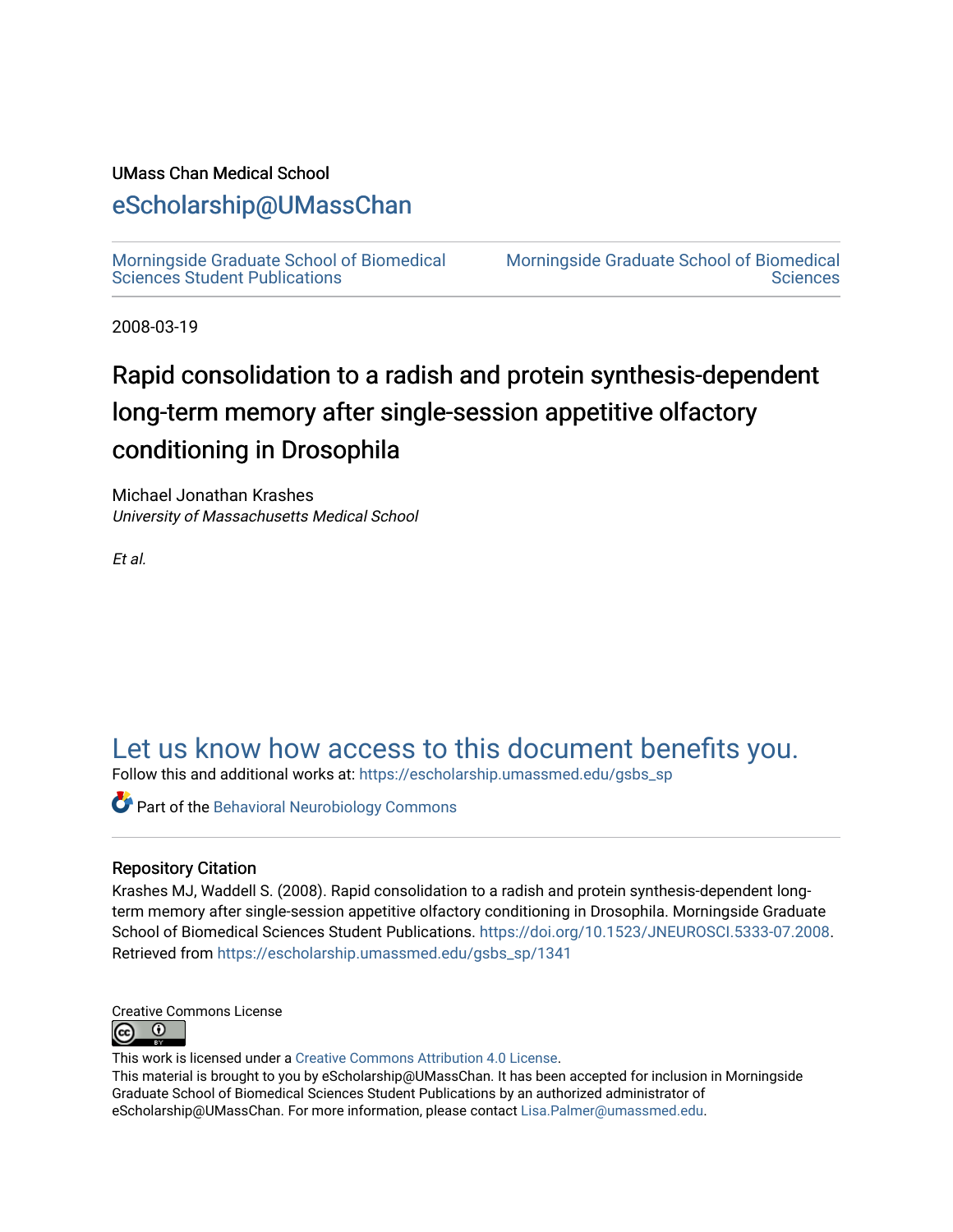**Behavioral/Systems/Cognitive**

# **Rapid Consolidation to a** *radish* **and Protein Synthesis-Dependent Long-Term Memory after Single-Session Appetitive Olfactory Conditioning in** *Drosophila*

#### **Michael J. Krashes and Scott Waddell**

Department of Neurobiology, University of Massachusetts Medical School, Worcester, Massachusetts 01605

**In** *Drosophila***, formation of aversive olfactory long-term memory (LTM) requires multiple training sessions pairing odor and electric shock punishment with rest intervals. In contrast, here we showthat a single 2 mintraining session pairing odor with a more ethologically relevant sugar reinforcement forms long-term appetitive memory that lasts for days. Appetitive LTM has some mechanistic similarity to aversive LTM in that it can be disrupted by cycloheximide, the dCreb2-b transcriptional repressor, and the** *crammer* **and** *tequila* **LTMspecific mutations. However, appetitive LTM is completely disrupted by the** *radish* **mutation that apparently represents a distinct mechanistic phase of consolidated aversive memory. Furthermore, appetitive LTM requires activity in the dorsal paired medial neuron** and mushroom body  $\alpha' \beta'$  neuron circuit during the first hour after training and mushroom body  $\alpha\beta$  neuron output during retrieval, **suggestingthat appetitive middle-term memory and LTM are mechanistically linked. Last, experimentsfeeding and/or starvingflies after training reveals a critical motivational drive that enables appetitive LTM retrieval.**

*Key words:* **memory formation; consolidation; olfactory;** *Drosophila***; mechanisms; circuits**

#### **Introduction**

Studies in humans and several animal models have demonstrated that multiple training trials with rest intervals (spaced training) is most effective in producing long-term memory (LTM) (Ebbinghaus, 1885; Carew et al., 1972; Frost et al., 1985; Tully et al., 1994). A single trial, or even multiple training trials without rest intervals (massed training), usually only forms robust short-term memory (STM). However, there are some notable exceptions that indicate that spaced training is not always essential to form LTM. In conditioned taste aversion learning in rodents (and pond snails), a single exposure of a tastant, followed by malaise (or salt exposure), leads to a long-lasting avoidance of the associated taste (Garcia et al., 1955; Sugai et al., 2007). Similarly, in the passive avoidance task in chicks, one peck at a bitter-tasting colored bead leads to avoidance of a bead of that color for days (Lossner and Rose, 1983). Long-lasting memories formed by a single trial can also be appetitive. In rodents, LTM for taste preference can be formed if presentation of a tastant is followed by an injection of a nutritional supplement (Garcia et al., 1967). Furthermore, a single trial of conditioning pairing odorant/tastant and sucrose in the pond snail forms an appetitive LTM for that odorant/tastant (Fulton et al., 2005). Last, a single trial of appetitive conditioning forms a protein synthesis-independent long-

Copyright © 2008 Society for Neuroscience 0270-6474/08/283103-11\$15.00/0

lasting memory in honeybees (Menzel, 2001). The common factor in these five cases is the involvement of gustation and feeding behavior suggesting that fast acquisition of stable memory may be a conserved feature of feeding-related learning.

In *Drosophila*, formation of aversive LTM requires 5–10 spaced training trials, pairing odor with punitive shock, with 15 min rest intervals (Tully et al., 1994). Flies can also be trained with odor and a more ethologically relevant sucrose reward (Tempel et al., 1983; Schwaerzel et al., 2003, 2007; Keene et al., 2006; Kim et al., 2007), and even in the first report, it was noted that memory after two trials of appetitive conditioning persisted longer than that after two trials of aversive conditioning (Tempel et al., 1983). We therefore sought to determine whether appetitive olfactory conditioning could form LTM and whether appetitive LTM formation shared rules and mechanisms with that of aversive LTM. There are a number of reasons to favor an appetitive protocol. First, sugar is a salient stimulus to the fly because it represents food. Second, the gustatory receptors that sense sucrose (Dahanukar et al., 2007; Jiao et al., 2007; Slone et al., 2007), and the receptor neurons that express these receptors (Thorne et al., 2004; Wang et al., 2004; Marella et al., 2006), are well described giving us instant access to unconditioned stimulus processing and the neural circuits delivering that information to deeper layers of the brain. Last, appetitive memory formation and retrieval requires motivation because only hungry flies display learned behavior (Tempel et al., 1983; present study).

#### **Materials and Methods**

*Flies.* Fly stocks were raised on standard cornmeal food at 25°C and 60% relative humidity. The wild-type *Drosophila* strain used in this study was Canton-S. The flies harboring the heat-shock-inducible *hs-dCreb2-b* re-

Received Dec. 1, 2007; revised Feb. 5, 2008; accepted Feb. 5, 2008.

This work was supported by National Institutes of Health Grant MH09883 to S.W. We thank Motojiro Yoshihara and Jena Pitman for critical comments on this manuscript and Jerry Yin, Thomas Preat, Ron Davis, and Josh Dubnau for fly strains.

Correspondence should be addressed to Dr. Scott Waddell, Department of Neurobiology, University of Massachusetts Medical School, 364 Plantation Street, Worcester, MA 01605. E-mail: scott.waddell@umassmed.edu. DOI:10.1523/JNEUROSCI.5333-07.2008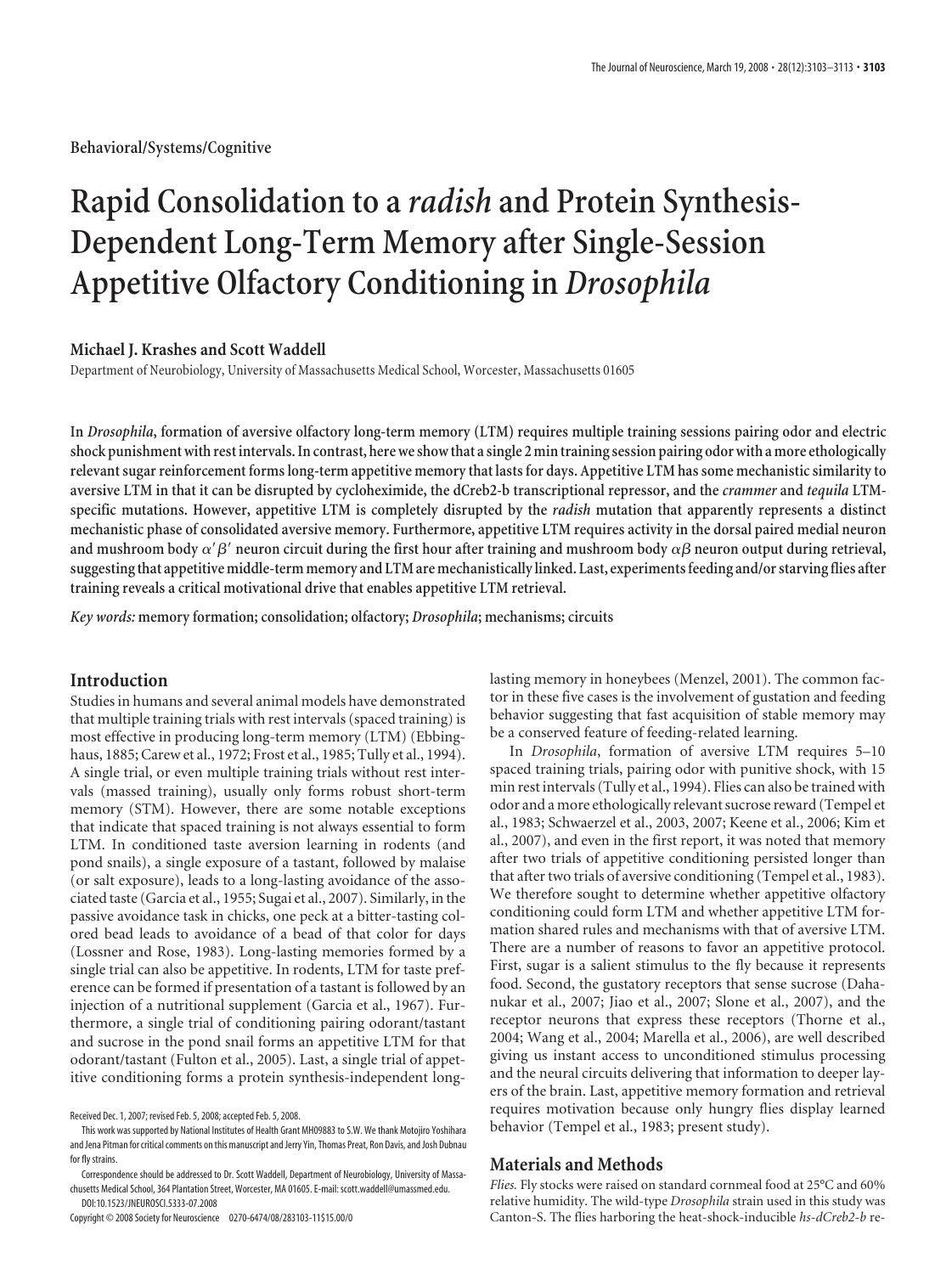pressor transgene are those described as 17-2 (Yin et al., 1994). Flies harboring the uas-*dCreb2-b* repressor transgene on the second chromosome were described previously (Yu et al., 2006). We expressed dCreb2-b in the mushroom bodies (MBs) by crossing female flies harboring the uas-*dCreb2-b* repressor transgene to male flies containing the c739- GAL4, c772-GAL4, and MB247-GAL4 driver insertions (Zars et al., 2000; McGuire et al., 2001). All resultant c739-GAL4;uas-*dCreb2-b*, c772- GAL4/uas-*dCreb2-b*, and uas-*dCreb2-b*;MB247-GAL4 flies are heterozygous for each transgene. Heterozygote control uas- $dCreb2-b/+$ , c739/+, c772/+, and MB247/+ flies were generated by crossing wild-type female flies to uas-*dCreb2-b*, c739, c772, and MB247 male flies. Mutant *radish* (*rsh*), *crammer* (*cerP* ), and *tequila* (*teqf01792*) strains are those described previously (Folkers et al., 1993; Comas et al., 2004; Didelot et al., 2006). We used flies carrying a single insertion of the uas-shi<sup>ts1</sup> transgene (Kitamoto, 2001) on the third chromosome. We previously described the dorsal paired medial (DPM) neuron-expressing c316-GAL4 (Waddell et al., 2000) and Mz717-GAL4 (Keene et al., 2004) drivers. The c739-GAL4 that expresses in the MB  $\alpha\beta$  lobes and the c305a-GAL4 line that primarily expresses in the MB  $\alpha' \beta'$  lobes were described previously (McGuire et al., 2001; Krashes et al., 2007). The c547, Ruslan, and Feb170 GAL4 lines that express in ellipsoid body (EB) ring neurons were described previously (Renn et al., 1999; Wu et al., 2007). We generated c305a-GAL4;uas-*shi* ts1, c739-GAL4;uas-*shi* ts1, c316-GAL4/uas-*shi* ts1, Mz717-GAL4/uas-*shi* ts1, c547-GAL4;uas-shi<sup>ts1</sup>, Ruslan-GAL4;uas-shi<sup>ts1</sup>, and Feb170-GAL4;uas*shi*<sup>ts1</sup> flies by crossing uas-*shi*<sup>ts1</sup> females to c305a, c739, c316, Mz717, c547, Ruslan, and Feb170 male flies. Heterozygote control uas-shi<sup>ts1</sup>/+, c305a/+, c739/+, c316/+, Mz717/+, c547/+, Ruslan/+, and Feb170/+ flies were generated by crossing wild-type females to uas-*shi*<sup>ts1</sup>, c305a, c739, c316, Mz717, c547, Ruslan, and Feb170 male flies. All flies tested are heterozygote for the listed transgenes, and a mixed population of sexes were assayed, except for Feb170-GAL4;uas-*shi*<sup>ts1</sup>, in which only females were tested because Feb170 is on the X-chromosome.

*Cycloheximide feeding, heat-shock, and cold-shock anesthesia protocols.* Wild-type flies were food deprived at 25°C for 16 h in milk bottles containing one  $10 \times 6$  cm Whatmann 3MM filter paper soaked with 3% ethanol solution or 35 mm cycloheximide (CXM) in 3% ethanol. Flies were then transferred to milk bottles containing one  $10 \times 6$  cm Whatmann 3MM filter paper soaked with water and given 1 h to recover before training. Previous experiments determined that a 12–15 h CXM exposure before olfactory conditioning attenuates 24 h memory performance after an aversive spaced training protocol (Tully et al., 1994).

We induced expression of the hs-*dCreb2-b* transgene with heat shock using a variation of the previously published protocol (Yin et al., 1994). After 14 –16 h of food deprivation, flies were transferred to 37°C preheated milk bottles and incubated in a 37°C incubator for 30 min. Flies were then transferred back to milk bottles at room temperature containing one  $8 \times 3$  cm Whatmann 3MM filter paper soaked with water and given 2 h to recover before training.

Cold-shock anesthesia was delivered as described previously (Folkers et al., 1993). Briefly, flies were transferred to prechilled plastic vials 1 h before, immediately after, 2 h after, or 12 h after training, and the vials were put in a 4°C ice bucket for 2 min. Locomotor activity ceased immediately. Flies were allowed to recover by transferring them to roomtemperature vials containing a water-dampened filter paper. They started moving within 30 s and were stored at 25°C until testing.

*Behavioral analyses.* The olfactory appetitive conditioning paradigm was performed as described previously (Keene et al., 2006; Krashes et al., 2007). Flies were food deprived for 16 –20 h before conditioning in milk bottles containing a  $10 \times 6$  cm Whatmann 3MM filter paper soaked with water. The training tube [positive conditioned stimulus (CS-)] contains a filter paper with dried sucrose that covers the entire wall of the training tube. The filter paper was made by applying a saturated sucrose solution and allowing it to dry before use. Another tube  $(CS-)$  was prepared with a filter paper that was soaked in water (and allowed to dry). Conditioning was performed as follows:  $\sim$  100 starved flies were loaded into the elevator section of a T-maze. Flies were transferred to the  $CS$  tube, and odor was delivered for 2 min. After 30 s of clean air stream, they were transferred back into the elevator and then into the (CS+) tube containing sugar reinforcement in the presence of another odor for 2 min. Memory

| Table 1. Olfactory acuity and sucrose acuity for strains used in this study |  |  |  |  |  |
|-----------------------------------------------------------------------------|--|--|--|--|--|
|-----------------------------------------------------------------------------|--|--|--|--|--|

|                               | Odor acuity | Sucrose    |         |            |        |      |
|-------------------------------|-------------|------------|---------|------------|--------|------|
| Strain                        | 0CT         | <b>SEM</b> | MCH     | <b>SEM</b> | acuity | SEM  |
| Wild-type                     | 0.56        | 0.06       | 0.63    | 0.06       |        |      |
| uas-dCreb2-b/ $+$             | 0.50        | 0.01       | 0.59    | 0.04       |        |      |
| $(739/+$                      | 0.51        | 0.02       | 0.54    | 0.05       |        |      |
| c739;uas-dCreb2-b             | 0.57        | 0.03       | 0.58    | 0.04       |        |      |
| $MB247/+$                     | 0.52        | 0.06       | 0.57    | 0.05       |        |      |
| MB247/uas-dCreb2-b            | 0.53        | 0.04       | 0.61    | 0.03       |        |      |
| $(772/+$                      | 0.50        | 0.04       | 0.53    | 0.04       |        |      |
| c772/uas-dCreb2-b             | 0.55        | 0.02       | 0.55    | 0.05       |        |      |
| uas-shi∕ + 29°C               | 0.21        | 0.04       | 0.63    | 0.05       |        |      |
| Feb170;uas- <i>shi</i> 29°C   | $-0.10$     | 0.08       | $-0.05$ | 0.09       |        |      |
| Wild-type $+3%$ ethanol       |             |            |         |            | 0.57   | 0.07 |
| Wild-type $+$ CXM, 3% ethanol |             |            |         |            | 0.60   | 0.04 |
| Wild-type — hs                |             |            |         |            | 0.62   | 0.04 |
| Wild-type $+$ hs              |             |            |         |            | 0.59   | 0.02 |
| hs-dCreb2-b — hs              |             |            |         |            | 0.72   | 0.06 |
| hs-dCreb2-b $+$ hs            |             |            |         |            | 0.64   | 0.03 |
| uas-dCreb2-b/+                |             |            |         |            | 0.61   | 0.06 |
| $(772/+$                      |             |            |         |            | 0.63   | 0.06 |
| c772/uas-dCreb2-b             |             |            |         |            | 0.70   | 0.02 |
| $MB247/+$                     |             |            |         |            | 0.73   | 0.05 |
| MB247;uas-dCreb2-b            |             |            |         |            | 0.69   | 0.04 |
| $(739/+$                      |             |            |         |            | 0.63   | 0.03 |
| c739/uas-dCreb2-b             |             |            |         |            | 0.62   | 0.04 |
| cer                           |             |            |         |            | 0.61   | 0.05 |
| teg                           |             |            |         |            | 0.59   | 0.04 |
| rsh                           |             |            |         |            | 0.64   | 0.06 |
| uas- <i>shi/</i> +            |             |            |         |            | 0.60   | 0.02 |
| $c305a/+$                     |             |            |         |            | 0.60   | 0.04 |
| c305a;uas-shi                 |             |            |         |            | 0.54   | 0.01 |
| c739:uas-shi                  |             |            |         |            | 0.53   | 0.04 |

There are no statistical differences between the relevant groups other than Feb170;uas-*shi*ts1 flies, which display lower OCT and MCH acuity at 29°C (denoted in bold). Data are organized according to experiment and session of testing. All odor acuity, *n* ≥ 6; sucrose acuity, *n* ≥ 4. OCT, 3-Octanol; MCH, 4-methylcyclohexanol.

was tested at stated times after training. Except in Figure 7, flies were stored in empty vials containing only a water-dampened filter paper between training and testing. The performance index (PI) is calculated as the number of flies running toward the conditioned odor minus the number of flies running toward the unconditioned odor, divided by the total number of flies in the experiment. A single PI value is the average score from two groups of flies of the identical genotype trained with the reciprocal CS+/CS- odor combination (3-octanol or 4-methylcyclohexanol). To reduce variation between experiments, all genotypes were tested in parallel in each experimental session. We previously determined that the c316/+, c316-GAL4/uas-shi<sup>ts1</sup>, Mz717/+, and Mz717-GAL4/uas-*shi*<sup>ts1</sup> flies have normal odor and sucrose acuity (Waddell et al., 2000; Keene et al., 2004, 2006) and c305a/+, c305a-GAL4;uas-*shi*<sup>ts1</sup>, c739/+, and c739-GAL4;uas-shi<sup>ts1</sup> flies have normal odor acuity (Krashes et al., 2007). CXM feeding and manipulation of *rsh*, cer<sup>p</sup>, *teqf01792*, and *hs-dCreb2-b* (with and without heat shock) has previously been determined to have no adverse effect on odor acuity (Folkers et al., 1993; Yin et al., 1994; Comas et al., 2004; Didelot et al., 2006). We tested the sucrose acuity of the remaining stocks (Table 1) using a previously reported method (Keene et al., 2006).

We assayed fast phototaxis in a countercurrent apparatus (Benzer, 1967) using a simplified protocol of that described. Flies were knocked down into the start tube, the machine was laid flat on the table, and flies were given 30 s to run toward the light. Flies were then trapped and counted. The phototaxis index is the percentage of flies in the tube nearest the light. We similarly assayed negative geotaxis, except the countercurrent apparatus was positioned vertically. The geotaxis index is the percentage of flies in the top tube after 30 s.

Statistical analyses were performed using KaleidaGraph (Synergy Software, Reading, PA). Overall, ANOVAs were followed by planned pairwise comparisons between the relevant groups with a Tukey's honestly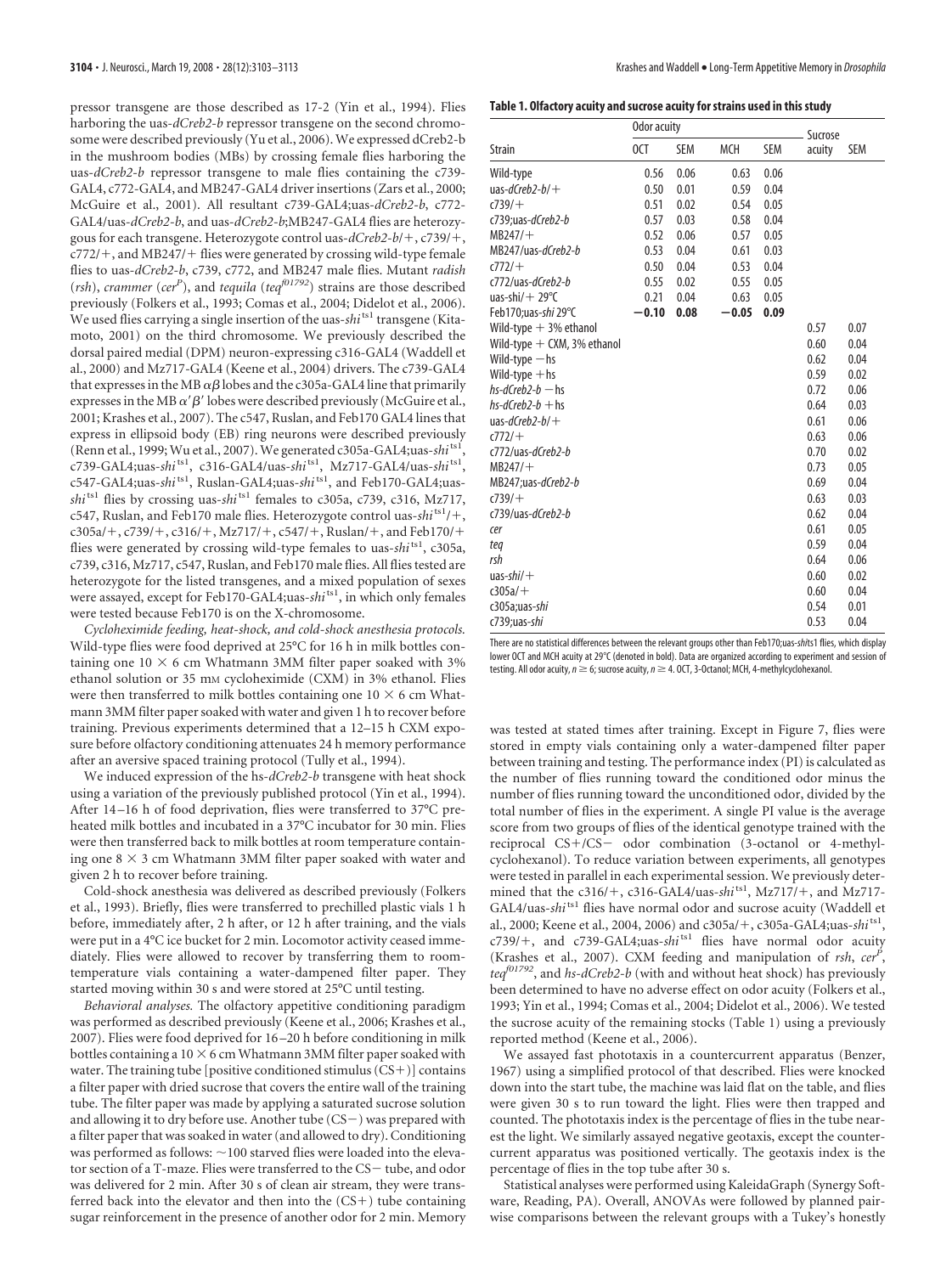

Figure 1. Persistent memory after a single session of appetitive conditioning. Wild-type flies were food deprived for  $16 - 20$  h and were conditioned with odor and sucrose reinforcement (as described in Materials and Methods). After training, they were housed in empty vials with water-dampened filter paper until they were tested. Different populations were tested once for odor memory 1, 3, 6, 9, 12, 24, 27, 30, 33, and 36 h after training. Beyond 36 h, a significant number of animals perished, presumably of starvation. However, those that survived displayed robust memory performance. Error bars are SEM. All  $n \geq 8$ .

significant difference *post hoc* test. Unless stated otherwise, all olfactory conditioning experiments are  $n \geq 8$ .

#### **Results**

#### **Persistent memory after a single session of appetitive conditioning**

Formation of aversive olfactory LTM in *Drosophila* requires 5–10 sessions of associative conditioning with 15 min rest intervals between training bouts (spaced training) (Tully et al., 1994). The requirement for spaced training has been suggested to reflect the presence of a mechanistic threshold for LTM induction (Yin et al., 1994; Isabel et al., 2004) because a single training session, or even 10 training sessions, with no rest (massed training) does not form LTM (Tully et al., 1994).

Two reports of appetitive conditioning in *Drosophila* using a two-trial massed procedure observed measurable levels of memory up to 24 h after training (Tempel et al., 1983; Schwaerzel et al., 2007), and we previously determined that flies trained with a 2 min odor exposure paired with sucrose revealed robust memory performance up to 6 h (Keene et al., 2006; Krashes et al., 2007). We therefore further investigated the perdurance of appetitive memory following our previously described single conditioning session protocol.

Briefly, flies starved for 16 –20 h were exposed to one odor without sugar reinforcement for 2 min, followed by another odor with sugar reinforcement for 2 min. Flies were then transferred to empty food vials (with a damp filter paper) and stored until testing. To test memory, flies were transported to a choice point in a T-maze where they were given 2 min to choose between the two odors experienced during training. We tested appetitive olfactory memory 1, 3, 6, 9, 12, 24, 27, 30, 33, and 36 h after training. To our surprise, we found no significant decline in memory performance across this time period (Fig. 1). We reasoned that this robust 24 h memory after a single session of appetitive conditioning might be LTM. To test this, and to make as true a comparison as possible to previously described aversive LTM, we used a collection of the tools and protocols that were used in the defining studies (Tully et al., 1994; Yin et al., 1994).



**Figure 2.** A single appetitive training session forms memory that requires new protein synthesis. Flies were either fed 35 mm CXM in 3% ethanol solution (open squares) or 3% ethanol alone (filled diamonds) during a 16 h starvation period before training. All flies were then trained, and different populations were tested once for odor memory 1, 3, 6, 12, or 24 h later. Error bars are SEM. Asterisks denote a significant difference ( $p<$  0.05) at that time point from the performance of the other group. All  $n \geq 8$ .

#### **A single appetitive training session forms memory that requires new protein synthesis**

A hallmark of LTM in all organisms is a requirement for new protein synthesis after training (McGaugh, 1966; Daniels, 1971; Jaffe, 1980; Davis and Squire, 1984; Mizumori et al., 1985; Montarolo et al., 1986; Rose and Jork, 1987; Castellucci et al., 1989; Tully et al., 1994; Schafe and LeDoux, 2000). The classic method to assess a role for new protein synthesis in memory is to feed animals the protein synthesis inhibitor CXM before or after training. A CXM feeding regimen was established in *Drosophila* that results in an  $\sim$  50% decrease in overall protein synthesis (Tully et al., 1994), and this protocol has subsequently been used by several groups (Ge et al., 2004; Mery and Kawecki, 2005; Yu et al., 2006). However, our appetitive conditioning protocol requires that the flies are food deprived before training, and therefore we could not administer CXM in a glucose solution without compromising acquisition (data not shown). We therefore administered 35 mm CXM in a 3% ethanol solution to the flies during the period of food deprivation before training. Following this protocol, we trained CXM-fed flies (and flies only fed 3% ethanol) and tested them for memory at several time points after training. We observed a striking time-dependent decline in memory performance after CXM feeding, consistent with the notion that long-lasting appetitive odor memory requires new protein synthesis (Fig. 2).

CXM feeding did not significantly affect memory before 6 h after training, similar to memory formed after aversive conditioning (Tully et al., 1994). Three-hour memory performance, often referred to as middle-term memory (MTM), of CXM-fed flies was comparable to that of flies food deprived on vehicle alone ( $p > 0.1$ ). However, memory tested 6, 12, or 24 h after training revealed a significant difference between the CXM and vehicle groups (all  $p < 0.002$ ), suggesting that a protein synthesisdependent memory phase partly guides behavior at that time.

Previous work demonstrated that 1 d memory after massed training was unaffected by CXM administration (Tully et al., 1994), suggesting the CXM-treated flies are healthy 24 h after training and that they have adequate acuity and agility to perform in the memory assay. However, because drug administration is a relatively crude approach, it was important that we similarly demonstrate a specific effect on appetitive LTM. Furthermore, whereas flies were stored on food before and after electric-shock training (Tully et al., 1994), the flies in our appetitive assay are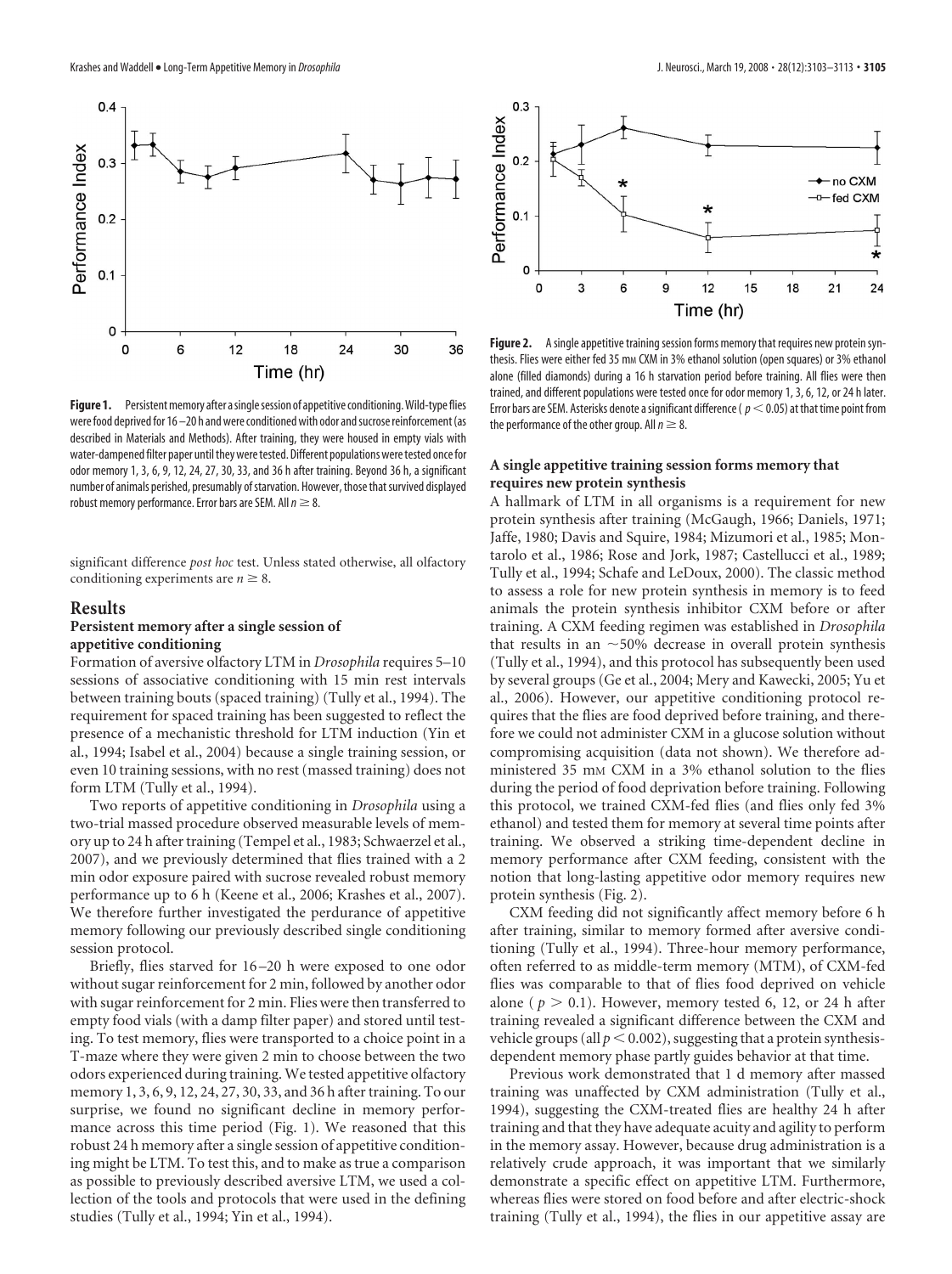subjected to long periods of starvation before and after training. It was therefore conceivable that the observed decline in performance after CXM treatment was simply a result of a timedependent decrease in health that was exacerbated by starvation. We therefore performed a control experiment to rule out this potential explanation.

We food deprived flies for 16 –20 h in the presence of CXM or vehicle alone, and instead of training the flies, we transferred them to vials with a sucrose-impregnated filter paper for 2 min. We reasoned this would emulate the sucrose exposure they normally receive in the training session. Flies were then transferred to vials containing a damp filter paper and stored for 24 h. At that time, flies were conditioned and tested for 1 h memory. Onehour memory performance of CXM-fed flies (0.33  $\pm$  0.03) was comparable ( $n = 8$ ;  $p > 0.6$ ) to those fed vehicle alone (0.31  $\pm$ 0.03). Therefore, the combination of CXM administration and prolonged food deprivation does not generally compromise learning and memory performance 25 h after CXM feeding. Furthermore, CXM feeding did not affect sucrose acuity (Table 1) or odor acuity.

Therefore, these data demonstrate that one appetitive olfactory conditioning session forms *bona fide* LTM that is dependent on new protein synthesis, implying a clear difference in the requirements to induce appetitive and aversive olfactory LTM in *Drosophila*.

#### **Appetitive LTM depends on the action of cAMP response element-binding protein in the MBs**

The transcription factor cAMP response element-binding protein (CREB) is universally required for LTM, and it is widely believed that the requirement for new protein synthesis after training is, at least in part, a reflection of a need to translate transcripts from CREB-induced genes (Yin et al., 1994; Lonze and Ginty, 2002; Barco et al., 2003). A dominant-negative *dCreb2-b* repressor transgene driven by the heat-shock promoter (*hs-dCreb2-b*) has been reported to produce a heat-shockdependent decrement of LTM formation (Yin et al., 1994; Perazzona et al., 2004). Inducing *dCreb2-b* with a 30 min heat shock 3 h before training specifically disrupted aversive LTM (Yin et al., 1994; Perazzona et al., 2004). We therefore tested whether induction of the *dCreb2-b* transgene also impaired appetitive LTM after a single training session.

We induced the *dCreb2-b* transgene by heat shocking fooddeprived flies at 37°C for 30 min. We then allowed the flies to recover and express the transgene for 2 h before training. We subsequently trained the flies and measured their memory 24 h later. Induction of the *dCreb2-b* transgene severely disrupted 24 h appetitive memory. Performance of *hs-dCreb2-b* flies with heat shock was statistically different from *hs-dCreb2-b* flies without heat shock, wild-type flies with heat shock, and wild-type flies without heat shock (Fig. 3A) (all  $p < 0.006$ ). Furthermore, the performance of *hs-dCreb2-b* flies without heat shock was not statistically different from that of wild-type flies with and without heat shock ( $p > 0.9$  and  $p > 0.4$ , respectively), suggesting that any residual *dCreb2-b* expression from the uninduced transgene did not disrupt appetitive LTM.

*dCreb2-b* induction specifically disrupted LTM after multiple spaced trials of aversive conditioning and leaves both MTM and anesthesia-resistant memory (ARM) unaffected (Yin et al., 1994). We therefore tested whether *dCreb2-b* expression specifically affected appetitive LTM by assaying appetitive MTM 3 h after training. Three-hour appetitive memory performance of flies with induced *dCreb2-b* expression was comparable to all other



**Figure 3.** Inducible or region-restricted expression of dCREB2b disrupts appetitive LTM but not MTM. Wild-type flies and flies harboring an hs-dCreb2-b transgene were either heat shocked (+hs) for 30 min 2 h before training or were untreated (—hs). *A, B,* All groups were then trained and tested for 24 h memory (*A*) or 3 h memory (*B*). Flies harboring hs-dCreb2-b that were heat shocked displayed defective LTM compared with all other groups, but MTM was unaffected. *C*, Expressing a uas-dCreb2-b transgene in the MBs with c772, MB247, and c739 GAL4 drivers disrupts LTM. Appetitive LTM performance of c772/uas-dCreb2-b, uas-dCreb2-b; MB247, and c739/uas-dCreb2-b flies was statistically different from all other groups. **D**, Appetitive MTM was not affected by expressing a uas-dCreb2-b transgene in the MBs. Error bars are SEM. Asterisks denote a significant difference ( $p < 0.05$ ) from all other unmarked groups.

groups tested: *hs-dCreb2-b* flies without heat shock and wild-type flies with and without heat shock (Fig. 3*B*) (all  $p > 0.06$ ). These data therefore demonstrate that formation of appetitive LTM after a single appetitive training session requires the acute action of CREB-dependent transcription.

Although controlling *dCreb2-b* expression with the heatshock promoter allows fine temporal control, it does not provide any tissue specificity. Therefore, to compensate for this limitation, we also used the GAL4/UAS system to restrict expression of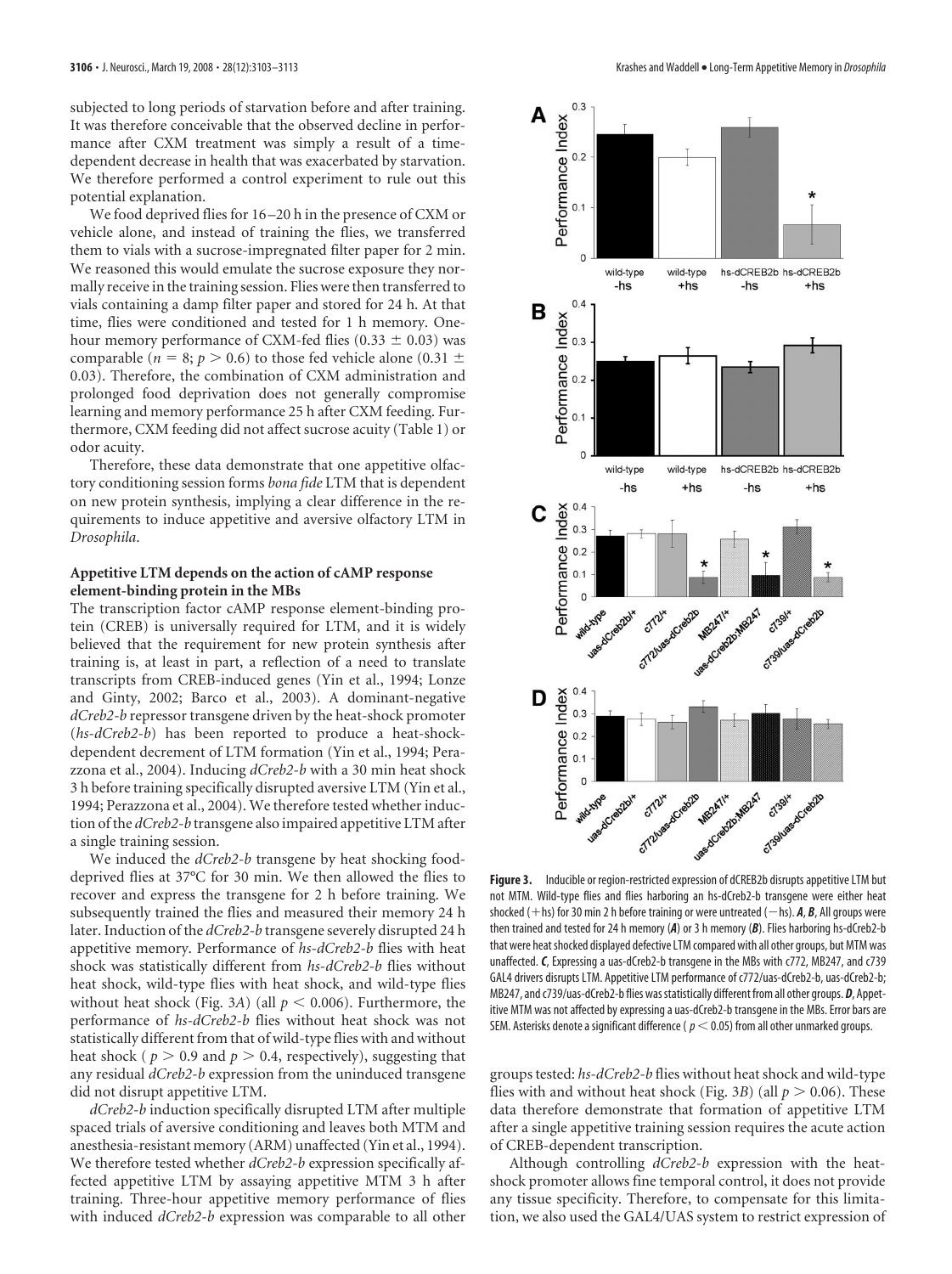the *dCreb2-b* repressor to the MBs. We combined a *uas-dCreb2-b* transgene (Yu et al., 2006) with three different MB drivers: c739- GAL4 (McGuire et al., 2001), c772-GAL4, and MB247-GAL4 (Zars et al., 2000). These drivers all express GAL4 strongly in the MB  $\alpha\beta$  neurons, whereas in addition, MB247 expresses GAL4 in the  $\gamma$  neurons and c772 also expresses in  $\gamma$  and a few  $\alpha' \beta'$  neurons (Krashes et al., 2007). Similar to our results with the *hs-dCreb2-b* repressor, flies expressing *uas-dCreb2-b* in the MBs exhibited significantly reduced appetitive LTM measured 24 h after a single training session. Memory of c739/uas-*dCreb2-b*, c772/uas*dCreb2-b*, and uas-*dCreb2-b;*MB247 flies was statistically different from wild-type flies and flies that are heterozygous for the single transgenes alone: uas- $dCreb2-b/+$ ,  $c739/+$ ,  $c772/+$ , and  $MB247/+$  (Fig. 3*C*) (all  $p < 0.03$ ).

The GAL4 approach expresses the uas-*dCreb2-b* repressor throughout the development of the flies. We therefore verified that this manipulation did not affect earlier phases of appetitive memory after a single training session. MTM measured 3 h after training revealed no statistical differences between all groups of flies tested: wild-type, uas-*dCreb2-b*/-, c739/uas-*dCreb2-b*, c772/uas-*dCreb2-b*, uas-*dCreb2-b*;MB247, c739/+, c772/+, and MB247/+ flies (Fig. 3*D*) (all  $p > 0.3$ ). Furthermore, all groups tested exhibited comparable odor and sucrose acuity to that of wild-type flies (Table 1).

Therefore, these data combining two approaches with either temporal or spatial control suggest that appetitive LTM, but not MTM, formed by a single training session requires the function of dCreb in the MBs. These data are consistent with findings for aversive LTM after spaced training (Yin et al., 1994; Perazzona et al., 2004; Yu et al., 2006).

#### **Appetitive LTM is rapidly consolidated within 2 h after training and requires** *radish*

The period of active memory consolidation in insects can be revealed by its sensitivity to cold-shock anesthesia (Erber, 1976; Quinn and Dudai, 1976; Tully et al., 1994). We therefore constructed a profile of memory consolidation after appetitive conditioning by assaying the effect on 24 h LTM of cold-shock anesthesia administered at different times before and after training. Flies were anesthetized by transferring them to prechilled vials and plunging them into a 4°C ice bath for 2 min. This induces a rapid anesthesia that is reversed a few minutes after returning flies to 25°C. LTM was severely reduced if cold shock was administered immediately after training but was unaffected if flies were anesthetized 1 h before training or 2 or 12 h after training. LTM performance of flies anesthetized immediately after training was significantly different from that of untreated flies ( $p < 0.006$ ) and those anesthetized 1 h before training ( $p < 0.05$ ), as well as those anesthetized 2 or 12 h after training ( $p < 0.03$  and  $p <$ 0.001, respectively) (Fig. 4*A*). Furthermore, LTM performance of flies anesthetized 1 h before training, or 2 or 12 h after training, was comparable to LTM of untreated flies (all  $p > 0.8$ ). These data suggest that appetitive memory formed by our single 2 min training protocol is consolidated to the anesthesia-resistant form(s) within 2 h after training.

The published literature for aversive olfactory memory in *Drosophila* supports the existence of two forms of consolidated memory. Single and massed trials of aversive conditioning form ARM (Tully et al., 1994) that depends on the function of a wildtype *radish* gene (Folkers et al., 1993; Folkers et al., 2006). In contrast, spaced training forms both ARM and protein synthesisdependent LTM (Tully et al., 1994), although it is debated whether LTM and ARM exist in parallel or are mutually exclusive



**Figure 4.** Appetitive memory is quickly consolidated and is disrupted by *crammer*, *tequila*, and *radish* mutation. *A*, Appetitive memory becomes resistant to disruption by cold-shock anesthesia within 2 h after training. Different populations of wild-type flies were subjected to a 2 min cold-shock anesthesia 1 h before, immediately after, or 2 or 12 h after training (open diamonds). They were then allowed to recover and were tested for 24 h appetitive memory. Only the performance of flies that were anesthetized immediately after training differed from that of the other groups and from flies that had not been anesthetized (filled square). All  $n \geq 8$ . *B*, Twenty-four-hour appetitive memory is disrupted in *crammer*, *tequila*, and *radish* mutant flies. Twenty-four-hour memory performance of *cer*, *teq*, and*rsh* mutant flies was statistically different from wild-type flies. All*n*12.*C*, Three-hour appetitiveMTM is unaffected by*cer*and *teq*mutation but issignificantly disrupted by*rsh*mutation. Three-hourmemory performance of *rsh* flies was statistically different from that of all other groups. All  $n \geq 11$ . Error bars are SEM. Asterisks denote a significant difference ( $p < 0.05$ ) from all other unmarked groups.

(Tully et al., 1994; Isabel et al., 2004). Because formation of appetitive LTM does not require spaced interval training, we investigated the involvement of *rsh* in appetitive LTM after a single training session.

We trained wild-type and *rsh* mutant flies (Folkers et al., 1993) and tested them for 24 h LTM. Surprisingly, appetitive LTM was abolished in *rsh* mutant flies, suggesting that both ARM and protein synthesis-dependent components depend on *rsh* function (Fig. 4*B*). Performance of *rsh* mutant flies was statistically different from wild-type flies ( $p < 0.0001$ ). We also tested 3 h appetitive MTM performance of*rsh* mutant flies. MTM performance of *rsh* flies was statistically different from and approximately half that of wild-type flies ( $p < 0.01$ ) (Fig. 4*C*), similar to that observed with aversive MTM (Folkers et al., 1993, 2006). These data are consistent with a published report that 3 h appetitive MTM is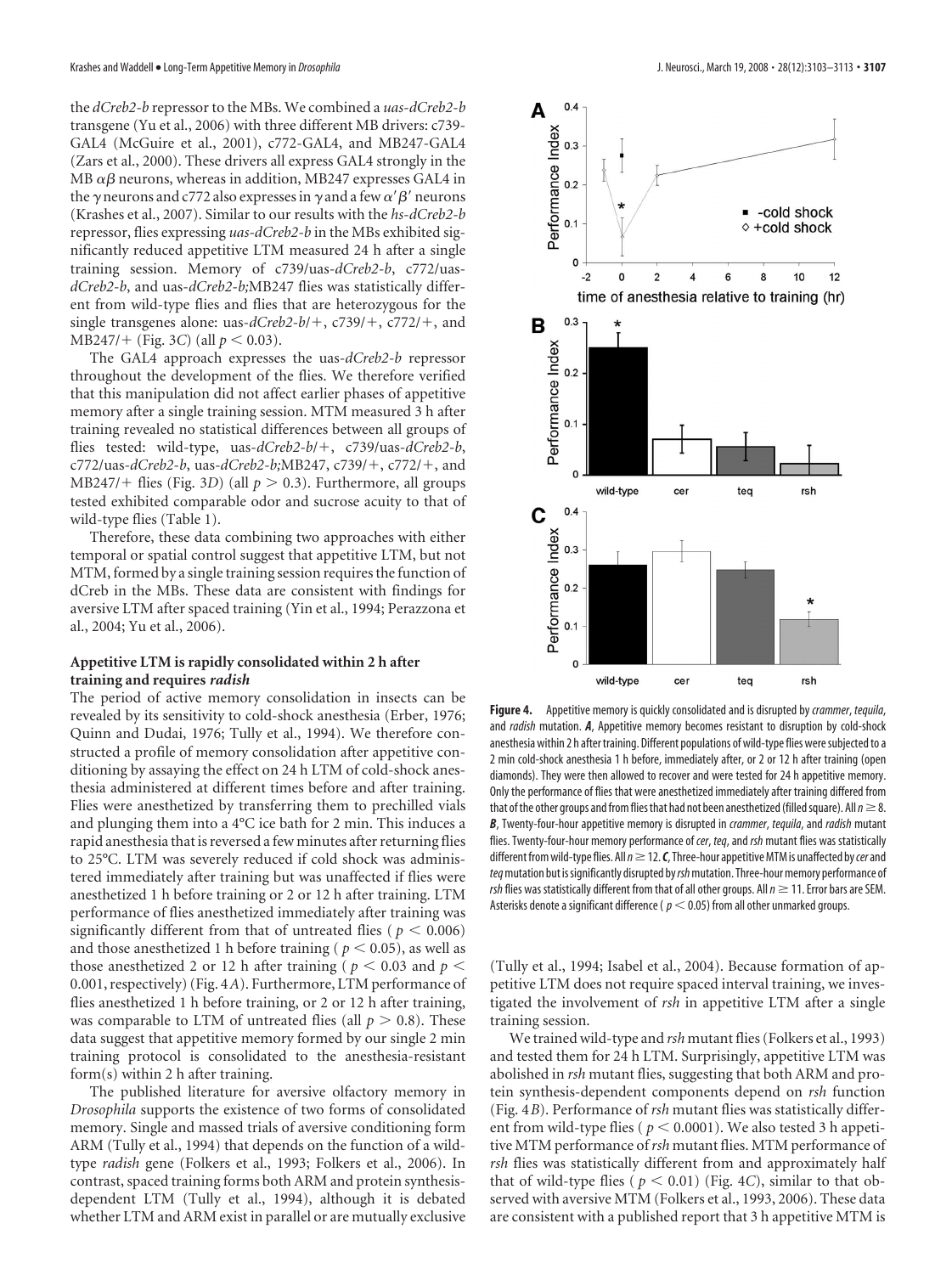disrupted after a 1 min cold-shock anesthesia administered 30 min before testing (Schwaerzel et al., 2007).

Taken with previously published work, these data suggest that a single appetitive training session forms both anesthesiasensitive memory, *rsh*-dependent consolidated memory, and protein synthesis-dependent LTM. Furthermore, the finding that LTM is absent in *rsh* mutants suggests that *rsh* is required for appetitive LTM, questioning the proposed mechanistic independence of ARM and LTM (Tully et al., 1994; Isabel et al., 2004).

#### **The** *crammer* **and** *tequila* **LTM-specific mutants disrupt appetitive LTM**

Our unexpected finding that the *rsh* mutation abolished appetitive LTM after a single training session led us to question the role of the *crammer* (*cer*) and *tequila* (*teq*) genes that have both been reported to specifically disrupt protein synthesis-dependent aversive LTM (Comas et al., 2004; Didelot et al., 2006). The *cer* gene encodes an inhibitor of the cathepsin subfamily of cysteine protease and is expressed in MB neurons and surrounding glial cells (Comas et al., 2004), whereas *teq* encodes a *Drosophila* ortholog of neurotrypsin serine protease [although this has been debated (Sonderegger and Patthy, 2007)] and its expression increases transiently after spaced training (Didelot et al., 2006).

We tested appetitive LTM performance of mutant flies carrying hypomorphic transposable element insertions in the *cer* (*cer<sup>P</sup>*) and *teq* (*teqf01792*) genes (Comas et al., 2004; Didelot et al., 2006). Appetitive LTM measured 24 h after training was severely disrupted in both *cer<sup>P</sup>* and *teq<sup>f01792</sup>* flies. Performance of *cer<sup>P</sup>* and *teqf01792* mutant flies was statistically different from wild-type flies (both  $p < 0.0002$ ) (Fig. 4*B*). To verify that the mutant defect was specific to LTM, we also assayed the *cer<sup>P</sup>* and *teqf01792* mutant flies for MTM 3 h after training. MTM performance of *cer<sup>P</sup>* and *teqf01792* mutant flies was comparable to that of wild-type flies (both  $p > 0.8$ ) (Fig. 4*C*), suggesting that a single training session induces MTM but not LTM in *cer<sup>P</sup>* and *teqf01792* mutant flies.

Therefore, the LTM-specific *cer<sup>P</sup>* and *teqf01792* mutant flies provide independent evidence that a single appetitive training session forms protein synthesis-dependent LTM with some mechanistic similarity to aversive LTM that can only be formed by multiple spaced training trials.

#### DPM neurons and MB  $\alpha' \beta'$  neurons are critical for **formation of appetitive LTM**

We previously demonstrated that neurotransmission from both DPM neurons and MB  $\alpha' \beta'$  neurons is critical during the first 30 –60 min after training for stable 3 h appetitive MTM (Keene et al., 2006; Krashes et al., 2007), whereas output from MB  $\alpha\beta$  neurons is required for appetitive MTM retrieval (Schwaerzel et al., 2003; Krashes et al., 2007). Because our experiments demonstrate that cold-shock anesthesia within the first few minutes after training severely disrupts appetitive memory (Fig. 4*A*), we tested for a role of DPM neurons and MB  $\alpha' \beta'$  neurons during this time window in appetitive LTM. For these experiments, we used neuron-specific expression of the dominant temperaturesensitive *shibire*<sup>ts1</sup> (*shi*<sup>ts1</sup>) transgene (Kitamoto, 2001). *shi*<sup>ts1</sup> blocks dynamin-dependent membrane recycling and thereby synaptic vesicle release at the restrictive temperature of 31°C, and this blockade is reversible by returning flies to the permissive temperature of 25°C.

We used the c316-GAL4 and Mz717-GAL4 lines to test the role of DPM neurons (Waddell et al., 2000; Keene et al., 2004), the c305a-GAL4 line to test the role of MB  $\alpha' \beta'$  neurons (Krashes

et al., 2007), and the c739-GAL4 line to test for the role of MB  $\alpha\beta$ neurons (McGuire et al., 2001; Krashes et al., 2007) in appetitive LTM. At 25°C, appetitive LTM performance of wild-type, uas*shi*ts1, c316/-, c316/uas- *shi*ts1, Mz717/-, Mz717/uas- *shi*ts1, c305a/-, c305a; uas-*shi*ts1, c739/-, and c739;uas-*shi*ts*<sup>1</sup>* flies was comparable across groups (all  $p > 0.9$ ) (Fig. 5*A*). We therefore tested whether DPM, MB  $\alpha' \beta'$ , and MB  $\alpha \beta$  neuron output was required during the first hour after training (Fig. 5*B*). Flies were trained at the permissive temperature and shifted immediately after training to the restrictive temperature for 60 min, blocking DPM, MB  $\alpha' \beta'$ , and MB  $\alpha \beta$  neurotransmission. The flies were then stored at the permissive temperature and tested for memory performance 23 h later. DPM and MB  $\alpha' \beta'$  neuron manipulation severely impaired LTM, but blocking MB  $\alpha\beta$  neurons did not (Fig. 5*B*). Memory of c316/uas-*shi*ts1, Mz717/uas-*shi*ts1 and c305a; uas-*shi*ts1 flies was statistically different from wild-type, uas-  $\sinh^{-1}$ , and c739;uas- $\sinh^{-1}$  flies (all  $p < 0.03$ ), whereas memory of c739; uas-*shi*ts1 flies was comparable to that of wild-type and uas- $\frac{shi^{ts1}}{s}$  flies (both  $p > 0.9$ ). These data suggest that output from both DPM and MB  $\alpha' \beta'$  neurons is required during the first hour after training for appetitive LTM, whereas MB  $\alpha\beta$  neuron output is dispensable.

MB  $\alpha\beta$  neuron output is required for retrieval of aversive odor memory after a single training trial (Dubnau et al., 2001; McGuire et al., 2001; Krashes et al., 2007), for appetitive odor memory after two trials (Schwaerzel et al., 2003), and for aversive memory after spaced training (Isabel et al., 2004). We therefore tested the role of DPM, MB  $\alpha' \beta'$ , and MB  $\alpha \beta$  neuron output during appetitive LTM retrieval. We trained flies at the permissive temperature and stored them at the permissive temperature for 24 h. At this time point, we blocked DPM, MB  $\alpha' \beta'$  neuron, or MB  $\alpha\beta$  neuron output by shifting the flies to the restrictive temperature and tested them for 24 h LTM. Strikingly, this manipulation severely impaired memory if  $\alpha\beta$  neuron output was blocked but did not affect performance if DPM or MB  $\alpha' \beta'$  neurons were blocked (Fig. 5*C*). Memory of c739;uas-*shi*ts1 flies was statistically different from wild-type, uas-*shi*ts1, c316/uas-*shi*ts1, Mz717/uas-*shi*<sup>ts1</sup>, and c305a;uas-*shi*<sup>ts1</sup> flies (all  $p < 0.01$ ), whereas the performance of c316/uas-shi<sup>ts1</sup>, Mz717/uas-shi<sup>ts1</sup>, and c305a;uas-shi<sup>ts1</sup> flies was comparable to that of wild-type and uas- $\sin^{ts_1}$  flies (all  $p > 0.08$ ).

Therefore, the fly processes appetitive LTM using the same parallel and sequential neural circuit mechanism that it uses to process MTM (Krashes et al., 2007). MB  $\alpha' \beta'$  neurons and DPM neurons are transiently required within the first hour after training to consolidate appetitive LTM, and output from  $\alpha\beta$  neurons is exclusively required to retrieve LTM. These data, taken with our previous work, indicate that appetitive LTM is mechanistically linked to appetitive MTM (Keene et al., 2006; Krashes et al., 2007).

#### **Evidence against a role for EB ring neurons in LTM retrieval**

A plausible caveat of the c739 driver line is that, in addition to strongly expressing in MB  $\alpha\beta$  neurons, it expresses in a specific subset of EB ring neurons in the central complex (Hanesch et al., 1989; Renn et al., 1999; Wu et al., 2007). Wu et al. (2007) proposed that aversive LTM consolidation involved "transfer" from MB to the ring neurons in the EB. Using the Feb170 driver line, they concluded that transmission from EB neurons was required to retrieve aversive LTM. We therefore tested for a role of Feb170 EB neurons in appetitive LTM retrieval. We assayed Ruslan-GAL4 (Dubnau et al., 2003; Wu et al., 2007) and c547 (Renn et al., 1999) that also express in EB neurons, in parallel for comparison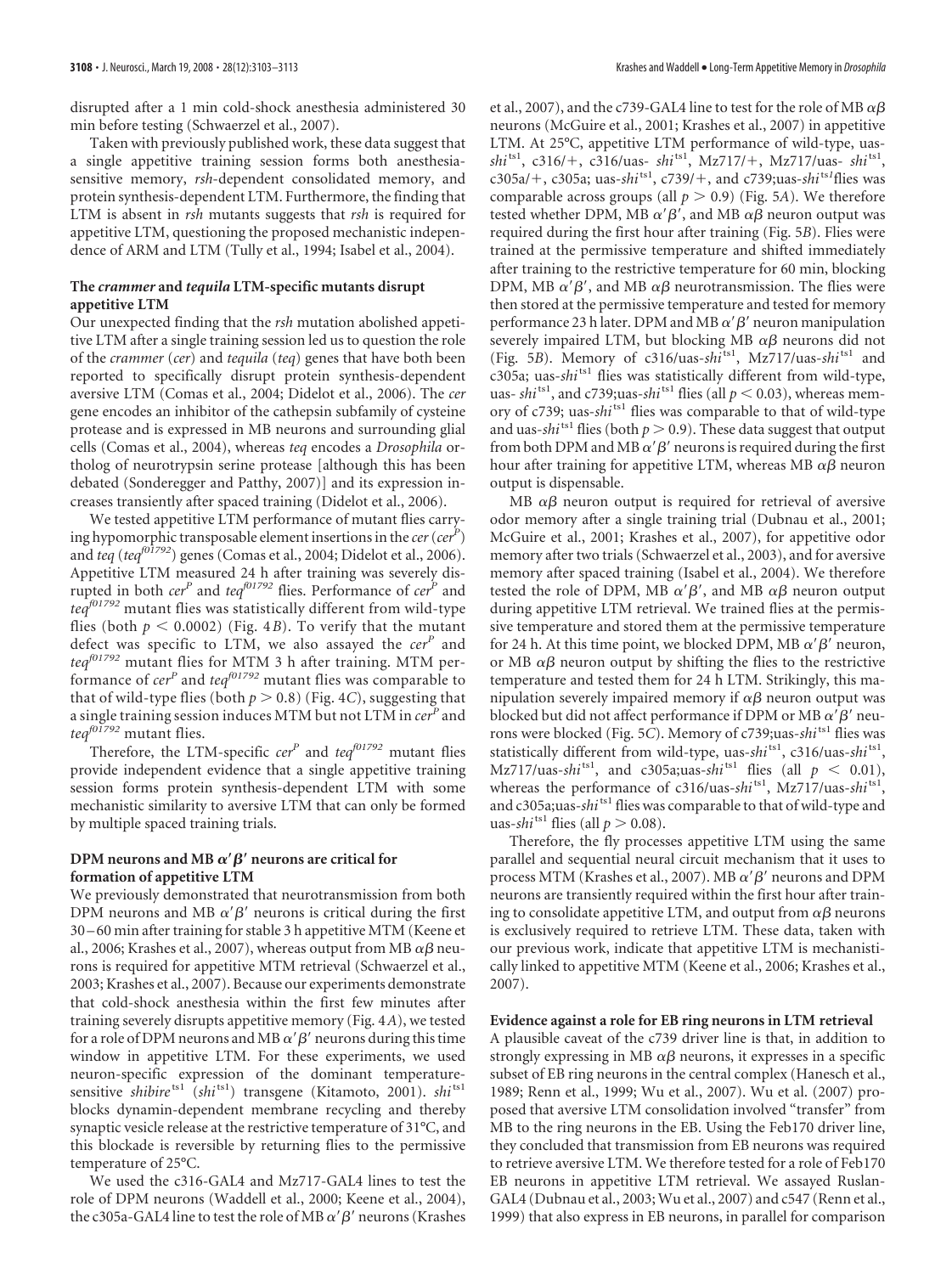

**Figure 5.** Neurotransmission from MB  $\alpha' \beta'$  neurons and DPM neurons is required for consolidation of appetitive LTM, whereas transmission from MB  $\alpha\beta$  neurons is only required for retrieval. The temperature shift protocols are shown pictographically above each graph. *A*, The permissive temperature of 25°C does not affect 24 h appetitive LTM of any of the lines used in this study. All genotypes were trained and tested for 24 h memory at 25°C. All  $n \geq 8$ . **B**, Blocking DPM neuron or MB  $\alpha' \beta'$  neuron output, but not MB  $\alpha \beta$  neuron output, for 1 h immediately after training severely impairs 24 h appetitive LTM. Flies were trained at 25°C, and immediately after training, they were shifted to 31°C for 60 min. Flies were then returned to 25°C and stored

(Fig. 6). We first noticed that the majority of Feb170;uas-*shi*ts1 flies died during starvation. Furthermore, on shifting to the restrictive temperature, surviving Feb170;uas-*shi*ts1 and c547;uas-*shi*ts1 flies exhibited reduced mobility, consistent with a previous study describing a role for the central complex in locomotion (Strauss and Heisenberg, 1993). Therefore, although appetitive LTM performance of Feb170;uas-*shi*ts1 flies and c547; uas-*shi*<sup>ts1</sup> flies was significantly impaired, this is confounded by poor locomotor activity. Indeed, additional testing revealed that fed Feb170;uas-*shi*ts1 and c547;uas-*shi*ts1 flies failed olfactory acuity (Table 1), fast phototaxis (Fig. 6*E*) and geotaxis (Fig. 6*F*) tests that require locomotor competence at the restrictive temperature (29 –31°C). In contrast, Ruslan;uas-*shi*ts1 flies had normal locomotor behavior and appetitive LTM retrieval. Although these lines may inactivate different subsets of EB neurons (Hanesch et al., 1989; Renn et al., 1999), these data challenge the utility of the Feb170 line for memory analysis and question the proposed role for the EB in LTM retrieval.

#### **Extension of the LTM assay: satiety state regulates memory retrieval**

It is necessary to food deprive flies before and after appetitive learning for them to display appetitive memory. This critical hunger drive is of great interest, but it imposes an obvious limitation on the appetitive LTM assay because starving flies for more than 2 d compromises viability. In our experiments described here, the flies that were tested for 36 h memory (Fig. 1) were starved for 16 –20 h before training and up to 36 h after training. Beyond 36 h, a significant number of flies died, presumably of starvation. We therefore investigated whether we could extend the utility of the assay by feeding and restarving flies after training (Fig. 7).We food deprived two groups of flies for 16 –20 h, trained them both using the standard protocol, and put them both into food vials for 24 h. One group was allowed to feed for an additional 24 h (group A), whereas the other was food deprived for 24 h (group B). We subsequently assayed the flies in groups A and B in parallel for 48 h appetitive memory. Strikingly, flies in group A that had been fed *ad libitum* between training and testing displayed little memory performance (0.08  $\pm$  0.03), whereas those that had been restarved in group B exhibited robust memory performance (0.25  $\pm$  0.03). The appetitive LTM performance of group A flies was significantly different from that of the group B ( $p < 0.005$ ). These data therefore demonstrate that feeding to satiety suppresses memory retrieval and that this suppression can be reversed by subsequently restarving the flies before testing. Furthermore, this feeding and restarving protocol allows one to extend the time period that is available to study the mechanisms of appetitive memory.

#### **Discussion**

#### **One conditioning session forms appetitive LTM**

A single 2 min training session pairing odor with sucrose forms appetitive memory that lasts for days. We cautiously use the term "session" rather than "trial" because, although the conditioned odor stimulus is continuously presented for 2 min, we do not

 $\leftarrow$ 

in empty vials until they were tested for 24 h appetitive LTM at 25 $\degree$ C. All  $n \geq 11$ . *C*, Blocking MB  $\alpha\beta$  neuron output, but not DPM neuron or MB  $\alpha'\beta'$  neuron output, during testing abolishes 24 h appetitive LTM. Flies were trained at 25 $\degree$ C and stored in empty vials for 24 h. They were then shifted to 31°C for 15 min before they were tested for appetitive LTM. All  $n \geq 8$ . Error bars are SEM. Asterisks denote a significant difference ( $p < 0.05$ ) from all other unmarked groups. All flies harbor one copy of the uas-shi<sup>ts1</sup> transgene.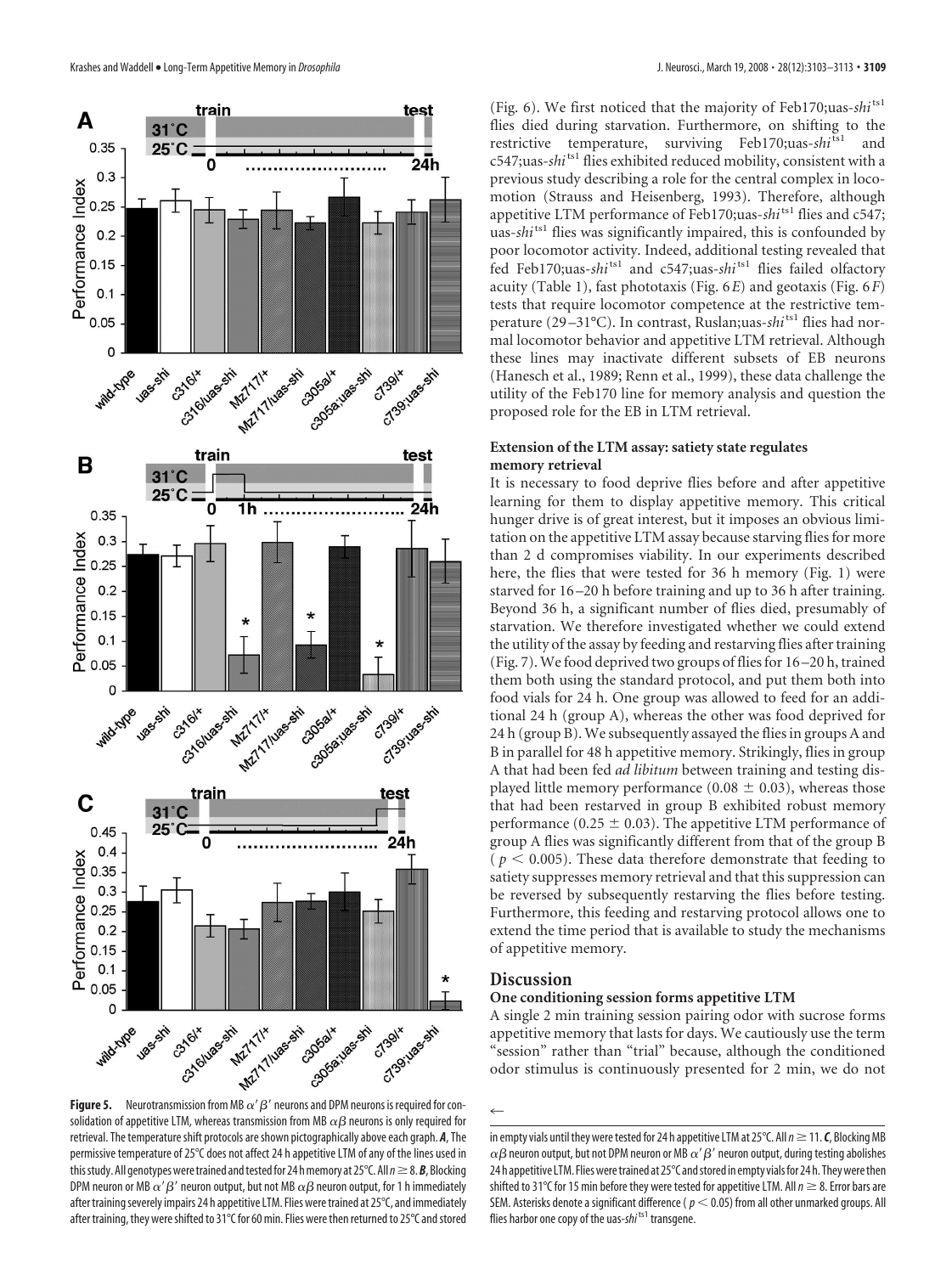



Figure 7. Experiment to test whether satiation reversibly suppresses memory retrieval. Wild-type flies were starved for 16 – 20 h, trained with a single appetitive conditioning session, and were either returned to food vials for 48 h (group A) or for 24 h and then subsequently food deprived for the next 24 h (group B). Both groups were trained, stored, and tested for 48 h appetitive LTM at 25°C.

know how often the flies sample the sugar unconditioned stimulus. One session of the established aversive training paradigm presents 12 shocks at 5 s intervals overlapping with 1-min-long odor exposure (Tully and Quinn, 1985), and therefore neither protocol is strictly "single-trial" learning. Nevertheless, our results present a profound difference between the training protocol requirements to form aversive and appetitive LTM in flies. Formation of aversive LTM requires 5–10 training sessions with rest intervals (Tully et al., 1994), whereas a single 2 min session is sufficient to form robust protein synthesis-dependent appetitive LTM. Appetitive LTM is disrupted by CXM feeding, inhibition of CREB-dependent transcription (Tully et al., 1994; Yin et al., 1994), and the *crammer* (Comas et al., 2004) and *tequila* (Didelot et al., 2006) genes, which suggests that it is *bona fide* LTM. Furthermore, these data indicate some mechanistic parallel between aversive and appetitive LTM.

Appetitive conditioning forms more distributed memory traces in the brain (Thum et al., 2007) and more efficiently forms LTM than aversive conditioning. We speculate that these properties of appetitive memory result from the ethological relevance of feeding and the salience of sucrose reinforcement. Furthermore, the salience is likely to be enhanced in hungry flies because they are motivated to seek food. There are a few other reports of single-trial training forming LTM. With the notable exception of fear conditioning in rodents (Fanselow, 1980), most involve feeding behavior and the gustatory pathway. In conditioned taste aversion experiments, rodents develop a long-lasting avoidance of a novel tastant after a single exposure of the tastant and delayed drug-induced malaise (Garcia et al., 1955). Similarly, pond snails develop long-lasting conditioned taste aversion if carrot juice is paired with salt exposure (Sugai et al., 2007), and 1-d-old chicks develop LTM to avoid pecking a colored bead if that bead was tainted with a bitter tasting compound when first presented (Lossner and Rose, 1983). There are also examples in which single-trial conditioning forms appetitive LTM. Rats deficient in thiamine can be trained to prefer non-nutritious saccharinflavored water by pairing it with delayed an intramuscular thiamine injection (Garcia et al., 1967). Pond snails form appetitive

 $\leftarrow$ 

entire midbrain of flies driving a uas-CD8::GFP transgene with the c547 (*A*), Ruslan (*B*), and Feb170 (C) enhancer trap lines. All lines show clear expression in R2/R4 ring neurons in the outer layers of the EB compared with R1/R3 neurons in c739 (data not shown). The driver name is listed in the lower left-hand corner of each panel. *D*, Blocking c547 or Feb170 neurons, but not Ruslan neuron output, for 15 min before and during testing impairs 24 h appetitive LTM performance. The temperature shift protocol is shown pictographically. All genotypes were trained at 25°C and tested for 24 h memory at 31°C. All flies with uas-*shi* <sup>ts1</sup>, *n* ≥ 8; heterozygous GAL4/+

flies,  $n \geq 4$ . **E**, Blocking c547 or Feb170 neurons, but not Ruslan neurons, impairs phototaxis performance. All flies were tested at 31°C.*F*, Blocking c547 neurons or Feb170 neurons impairs negative geotaxis performance. All flies were tested at 31°C. All  $n \geq 6$ . Error bars are SEM. Asterisks denote a significant difference ( $p < 0.05$ ) from all other unmarked groups. All flies harbor one copy of the uas-shi<sup>ts1</sup> transgene.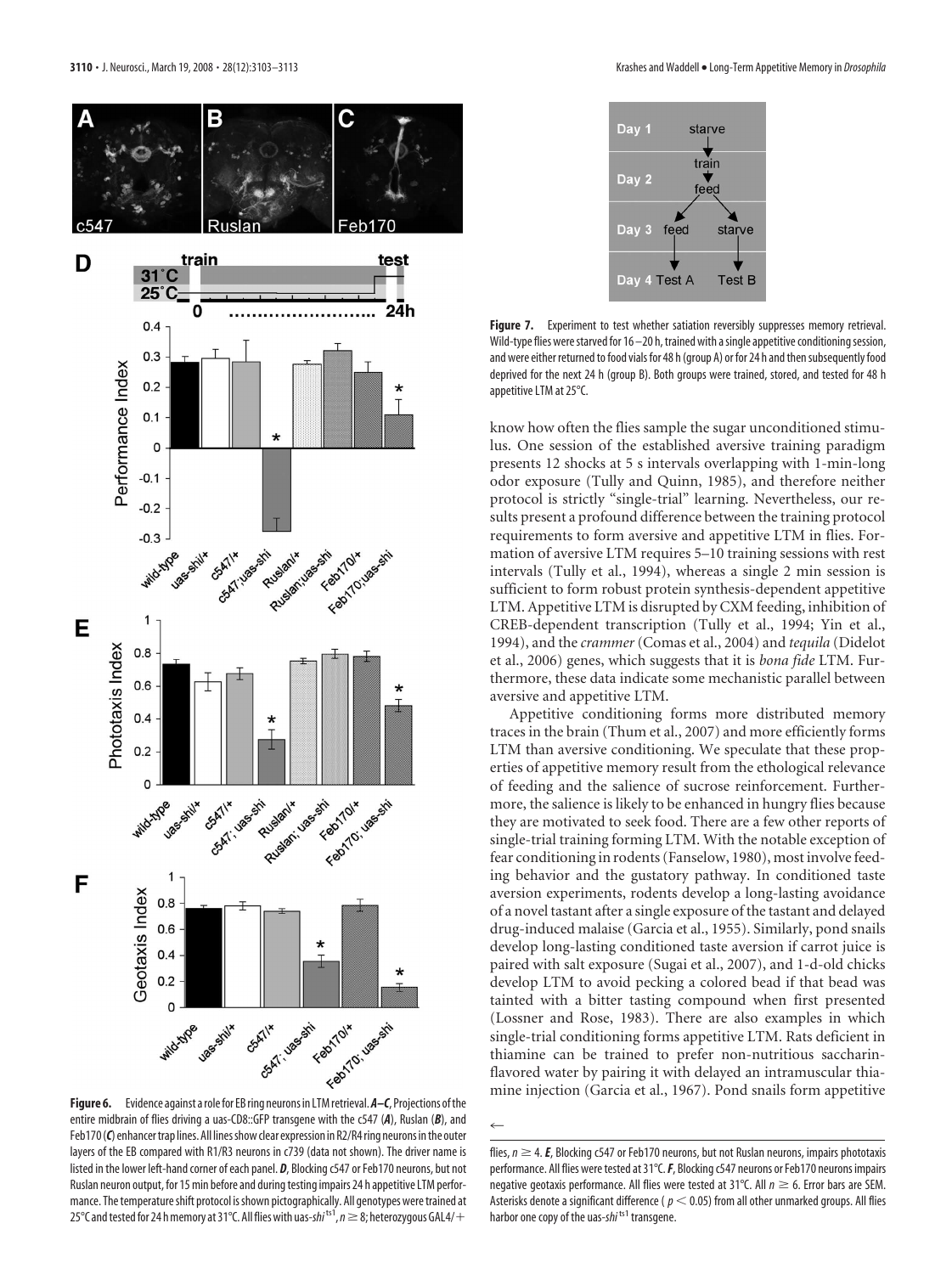LTM for the odorant/tastant amylacetate after a single trial of appetitive conditioning pairing it with sucrose (Fulton et al., 2005). Last, a single trial of appetitive conditioning in honeybees forms robust day-long memory that, surprisingly, does not require new protein synthesis after training (Menzel, 2001). Therefore, it is possible that the innate importance of food-seeking behavior and memory makes it particularly prone to fast consolidation to LTM.

#### **Fast consolidation to LTM**

The single training session appetitive LTM assay provides a unique advantage for the study of memory consolidation because one can manipulate the brain immediately after training during the initial period of memory formation. In contrast, 10 cycles of aversive spaced training takes 150 min to complete (Tully et al., 1994), and therefore one cannot perturb neural processing during this period without also interfering with acquisition. Using cold-shock anesthesia, we found that appetitive memory is quickly, and perhaps entirely, consolidated to anesthesiaresistant forms within 2 h after training.

Previous work in flies suggests that cold shock-resistant memory can be broken into two independent components, ARM that depends on the *rsh* gene and is resistant to CXM and LTM that is unaffected by *rsh* and is sensitive to CXM (Tully et al., 1994; Isabel et al., 2004). Feeding flies CXM disrupted appetitive LTM and produced a statistically significant defect 6 h after training, suggesting that protein synthesis-dependent LTM guides behavior at that time. Although the effect of CXM feeding is estimated to inhibit only 50% of global protein synthesis (Tully et al., 1994) and has to be partial, these data are consistent with the notion that consolidated memory before 6 h might be ARM. However, whereas aversive LTM requires protein synthesis and is not affected by *rsh* (Tully et al., 1994), appetitive LTM requires new protein synthesis and *rsh*, suggesting appetitive LTM and *rsh*dependent appetitive memory do not represent separable memory phases. This result highlights a potentially major mechanistic difference between aversive and appetitive LTM, and that the relationship between ARM and LTM is worth revisiting. Unfortunately, the recent cloning of *rsh* does not provide any mechanistic insight because its primary sequence does not contain any known functional domains (Folkers et al., 2006).

Our data reveal a slight discrepancy in the notion that *rsh*, dCreb-dependent transcription and new protein synthesis are all necessary components of appetitive LTM. Cold-shock anesthesia indicates that appetitive memory consolidation is nearly complete 2 h after training and *rsh* mutant flies display defective performance 3 h after training, but neither dCreb2-b nor CXM feeding produced a significant difference in memory performance 3 h after training. We speculate that expression of early forms of appetitive LTM (E-LTM) depend on *rsh* and that because radish protein immunolocalized to neuropil (Folkers et al., 2006), radish might function in a synaptic tagging process that marks the relevant synapses for capture of dCreb2-dependent transcripts. This idea provides a plausible reason why *radish* is required both for E-LTM and for later appetitive LTM (L-LTM), whereas dCreb2-b only interferes with L-LTM. Similarly, we posit that CXM feeding blocks the translation of mRNAs that are direct and indirect targets of CREB and that are necessary for L-LTM. Similar models have been proposed based on work in rodents and *Aplysia* (Frey and Morris, 1997; Martin et al., 1997; Casadio et al., 1999; Barco et al., 2002; Si et al., 2003).

#### **A neural circuit perspective**

We previously determined that stable olfactory memory (MTM) observed 3 h after aversive and appetitive training requires the sequential involvement of different MB neuron subsets. MB  $\alpha' \beta'$ neurons are required during and after training to acquire and stabilize memory (Krashes et al., 2007), whereas MB  $\alpha\beta$  neuron output is only required to retrieve the memory (Dubnau et al., 2001; McGuire et al., 2001; Schwaerzel et al., 2003; Krashes et al., 2007). Stable aversive and appetitive MTM also requires the action of MB-innervating DPM neurons during the first hour after training (Keene et al., 2004, 2006; Yu et al., 2005; Krashes et al., 2007). Similarly timed manipulation of these distinct neural circuit elements strongly impairs appetitive LTM, suggesting a tight mechanistic link between appetitive MTM and LTM.

Finding that consolidation of appetitive memory to a protein synthesis-dependent form requires the DPM–MB neural circuitry and that retrieval requires MB  $\alpha\beta$  neuron output is consistent with the idea that consolidated memory is represented in MB  $\alpha\beta$  neurons themselves. Several studies have now reported that MB neuron output is required to retrieve olfactory memory (Dubnau et al., 2001; McGuire et al., 2001; Schwaerzel et al., 2003; Krashes et al., 2007), and a few have indicated that MB  $\alpha\beta$  neurons are particularly important to retrieve aversive and appetitive MTM (McGuire et al., 2001; Krashes et al., 2007) or aversive LTM (Isabel et al., 2004). A recent live-imaging study provided additional evidence that consolidated aversive LTM is represented in MB  $\alpha\beta$  neurons (Yu et al., 2006). Flies that had been space trained with odor and shock exhibited enhanced odor-evoked Ca $^{2+}$  signals in the vertical  $\alpha$  branch of MB  $\alpha\beta$  neurons 9–24 h after conditioning. The development of this memory "trace" was disrupted by CXM administration, by mutations in the *amnesiac* gene, and by expressing a transgenic  $d$ Creb2-b in MB  $\alpha\beta$  neurons. Furthermore, expression of the dCreb2-b transgene in MB  $\alpha\beta$ neurons also impaired aversive LTM behavior. These data are highly consistent with our findings described here for appetitive LTM after a single training session and therefore indicate that there are common mechanistic components to aversive and appetitive LTM. It is also worth noting that *radish* is strongly expressed in MB  $\alpha\beta$  neurons (Folkers et al., 2006). Therefore, this collection of findings provides strong evidence that consolidated aversive and appetitive LTM involves MB  $\alpha\beta$  neurons.

Our results do not support the recently proposed idea that LTM consolidation involves transfer from MB to EB (Wu et al., 2007). Although we used an appetitive memory assay, we found that Feb170;uas-*shi*<sup>ts1</sup> flies have a pronounced locomotor defect and therefore these flies are not suitable for memory analysis. Furthermore, Ruslan GAL4 (Wu et al., 2007) and c305a (Krashes et al., 2007) express in EB ring neurons, but blocking these neurons does not affect appetitive LTM retrieval. Our data are instead consistent with the notion that the transfer of the MB lobe requirement within the first few hours after training may be the fly equivalent of systems consolidation.

#### **Motivational control of appetitive memory retrieval**

Our data clearly demonstrate that flies have to be hungry to effectively retrieve appetitive memory. Feeding them *ad libitum* after training suppressed memory performance, but restarving them restored memory performance. We propose this apparent context dependence of appetitive memory retrieval reflects a motivational state to seek food and therefore predict it is regulated by neuromodulatory systems that signal hunger (Melcher et al., 2007).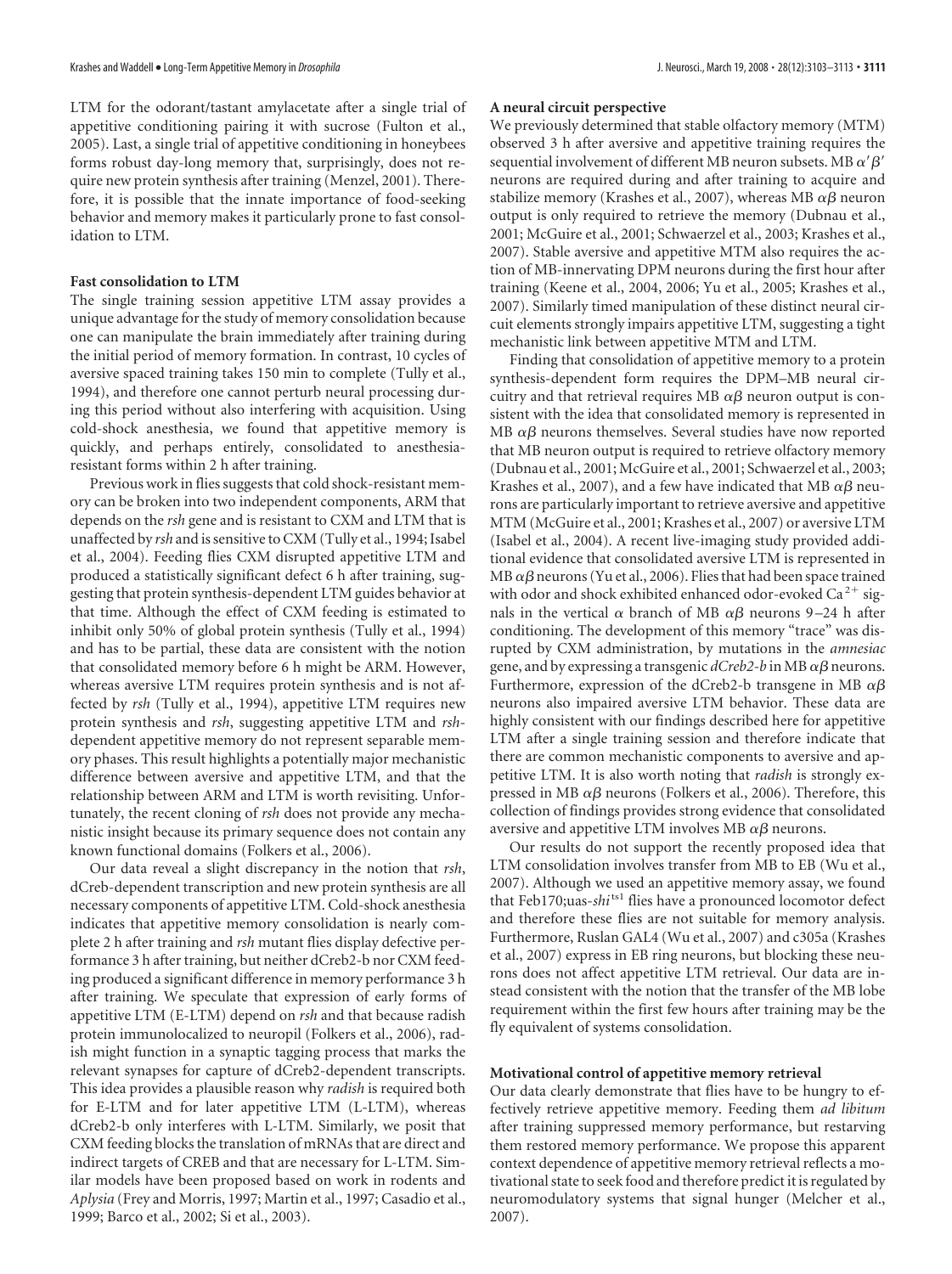#### **References**

- Barco A, Alarcon JM, Kandel ER (2002) Expression of constitutively active CREB protein facilitates the late phase of long-term potentiation by enhancing synaptic capture. Cell 108:689 –703.
- Barco A, Pittenger C, Kandel ER (2003) CREB, memory enhancement and the treatment of memory disorders: promises, pitfalls and prospects. Expert Opin Ther Targets 7:101–114.
- Benzer S (1967) Behavioral mutants of *Drosophila* isolated by countercurrent distribution. Proc Natl Acad Sci USA 58:1112–1119.
- Carew TJ, Pinsker HM, Kandel ER (1972) Long-term habituation of a defensive withdrawal reflex in *Aplysia*. Science 175:451–454.
- Casadio A, Martin KC, Giustetto M, Zhu H, Chen M, Bartsch D, Bailey CH, Kandel ER (1999) A transient, neuron-wide form of CREB-mediated long-term facilitation can be stabilized at specific synapses by local protein synthesis. Cell 99:221–237.
- Castellucci VF, Blumenfeld H, Goelet P, Kandel ER (1989) Inhibitor of protein synthesis blocks long-term behavioral sensitization in the isolated gill-withdrawal reflex of *Aplysia*. J Neurobiol 20:1–9.
- Comas D, Petit F, Preat T (2004) *Drosophila* long-term memory formation involves regulation of cathepsin activity. Nature 430:460 –463.
- Dahanukar A, Lei YT, Kwon JY, Carlson JR (2007) Two gr genes underlie sugar reception in *Drosophila*. Neuron 56:503–516.
- Daniels D (1971) Acquisition, storage, and recall of memory for brightness discrimination by rats following intracerebral infusion of acetoxycycloheximide. J Comp Physiol Psychol 76:110-118.
- Davis HP, Squire LR (1984) Protein synthesis and memory: a review. Psychol Bull 96:518 –559.
- Didelot G, Molinari F, Tchenio P, Comas D, Milhiet E, Munnich A, Colleaux L, Preat T (2006) Tequila, a neurotrypsin ortholog, regulates long-term memory formation in *Drosophila*. Science 313:851–853.
- Dubnau J, Grady L, Kitamoto T, Tully T (2001) Disruption of neurotransmission in *Drosophila* mushroom body blocks retrieval but not acquisition of memory. Nature 411:476 –480.
- Dubnau J, Chiang AS, Grady L, Barditch J, Gossweiler S, McNeil J, Smith P, Buldoc F, Scott R, Certa U, Broger C, Tully T (2003) The staufen/pumilio pathway is involved in *Drosophila* long-term memory. Curr Biol 13:286 –296.
- Ebbinghaus H (1885) Über das Gedächtnis (Ruger HA, Bussenius CE, translators). New York: Dover.
- Erber J (1976) Retrograde amnesia in honeybees (*Apis mellifera carnica*). J Comp Physiol Psychol 90:41–46.
- Fanselow MS (1980) Conditioned and unconditional components of postshock freezing. Pavlov J Biol Sci 15:177–182.
- Folkers E, Drain P, Quinn WG (1993) Radish, a *Drosophila* mutant deficient in consolidated memory. Proc Natl Acad Sci USA 90:8123–8127.
- Folkers E, Waddell S, Quinn WG (2006) The *Drosophila* radish gene encodes a protein required for anesthesia-resistant memory. Proc Natl Acad Sci USA 103:17496 –17500.
- Frey U, Morris RG (1997) Synaptic tagging and long-term potentiation. Nature 385:533–536.
- Frost WN, Castellucci VF, Hawkins RD, Kandel ER (1985) Monosynaptic connections made by the sensory neurons of the gill- and siphonwithdrawal reflex in Aplysia participate in the storage of long-term memory for sensitization. Proc Natl Acad Sci USA 82:8266 –8269.
- Fulton D, Kemenes I, Andrew RJ, Benjamin PR (2005) A single timewindow for protein synthesis-dependent long-term memory formation after one-trial appetitive conditioning. Eur J Neurosci 21:1347–1358.
- Garcia J, Kimeldorf DJ, Koelling RA (1955) Conditioned aversion to saccharin resulting from exposure to gamma radiation. Science 122:157–158.
- Garcia J, Ervin FR, Yorke CH, Koelling RA (1967) Conditioning with delayed vitamin injections. Science 155:716 –718.
- Ge X, Hannan F, Xie Z, Feng C, Tully T, Zhou H, Xie Z, Zhong Y (2004) Notch signaling in Drosophila long-term memory formation. Proc Natl Acad Sci USA 101:10172–10176.
- Hanesch U, Fischbach, K.-F., and Heisenberg M (1989) Neuronal architecture of the central complex in *Drosophila melanogaster*. Cell Tissue Res 257:343–366.
- Isabel G, Pascual A, Preat T (2004) Exclusive consolidated memory phases in *Drosophila*. Science 304:1024 –1027.
- Jaffe K (1980) Effect of cycloheximide on protein synthesis and memory in praying mantis. Physiol Behav 25:367–371.
- Jiao Y, Moon SJ, Montell C (2007) A Drosophila gustatory receptor re-

quired for the responses to sucrose, glucose, and maltose identified by mRNA tagging. Proc Natl Acad Sci USA 104:14110 –14115.

- Keene AC, Stratmann M, Keller A, Perrat PN, Vosshall LB, Waddell S (2004) Diverse odor-conditioned memories require uniquely timed dorsal paired medial neuron output. Neuron 44:521–533.
- Keene AC, Krashes MJ, Leung B, Bernard JA, Waddell S (2006) Drosophila dorsal paired medial neurons provide a general mechanism for memory consolidation. Curr Biol 16:1524 –1530.
- Kim YC, Lee HG, Han KA (2007) D1 dopamine receptor dDA1 is required in the mushroom body neurons for aversive and appetitive learning in *Drosophila*. J Neurosci 27:7640 –7647.
- Kitamoto T (2001) Conditional modification of behavior in *Drosophila* by targeted expression of a temperature-sensitive shibire allele in defined neurons. J Neurobiol 47:81–92.
- Krashes MJ, Keene AC, Leung B, Armstrong JD, Waddell S (2007) Sequential use of mushroom body neuron subsets during *Drosophila* odor memory processing. Neuron 53:103–115.
- Lonze BE, Ginty DD (2002) Function and regulation of CREB family transcription factors in the nervous system. Neuron 35:605–623.
- Lossner B, Rose SP (1983) Passive avoidance training increases fucokinase activity in right forebrain base of day-old chicks. J Neurochem 41:1357–1363.
- Marella S, Fischler W, Kong P, Asgarian S, Rueckert E, Scott K (2006) Imaging taste responses in the fly brain reveals a functional map of taste category and behavior. Neuron 49:285–295.
- Martin KC, Casadio A, Zhu H, Yaping E, Rose JC, Chen M, Bailey CH, Kandel ER (1997) Synapse-specific, long-term facilitation of aplysia sensory to motor synapses: a function for local protein synthesis in memory storage. Cell 91:927–938.
- McGaugh JL (1966) Time-dependent processes in memory storage. Science 153:1351–1358.
- McGuire SE, Le PT, Davis RL (2001) The role of *Drosophila* mushroom body signaling in olfactory memory. Science 293:1330 –1333.
- Melcher C, Bader R, Pankratz MJ (2007) Amino acids, taste circuits, and feeding behavior in *Drosophila*: towards understanding the psychology of feeding in flies and man. J Endocrinol 192:467–472.
- Menzel R. (2001) Searching for the memory trace in a mini-brain, the honeybee. Learn Mem 8:53–62.
- Mery F, Kawecki TJ (2005) A cost of long-term memory in *Drosophila*. Science 308:1148.
- Mizumori SJ, Rosenzweig MR, Bennett EL (1985) Long-term working memory in the rat: effects of hippocampally applied anisomycin. Behav Neurosci 99:220 –232.
- Montarolo PG, Goelet P, Castellucci VF, Morgan J, Kandel ER, Schacher S (1986) A critical period for macromolecular synthesis in long-term heterosynaptic facilitation in *Aplysia*. Science 234:1249 –1254.
- Perazzona B, Isabel G, Preat T, Davis RL (2004) The role of cAMP response element-binding protein in *Drosophila* long-term memory. J Neurosci 24:8823–8828.
- Quinn WG, Dudai Y (1976) Memory phases in *Drosophila*. Nature 262:576 –577.
- Renn SC, Armstrong JD, Yang M, Wang Z, An X, Kaiser K, Taghert PH (1999) Genetic analysis of the *Drosophila* ellipsoid body neuropil: organization and development of the central complex. J Neurobiol 41:189 –207.
- Rose SP, Jork R (1987) Long-term memory formation in chicks is blocked by 2-deoxygalactose, a fucose analog. Behav Neural Biol 48:246 –258.
- Schafe GE, LeDoux JE (2000) Memory consolidation of auditory pavlovian fear conditioning requires protein synthesis and protein kinase A in the amygdala. J Neurosci 20:RC96(1–5).
- Schwaerzel M, Monastirioti M, Scholz H, Friggi-Grelin F, Birman S, Heisenberg M (2003) Dopamine and octopamine differentiate between aversive and appetitive olfactory memories in *Drosophila*. J Neurosci 23:10495–10502.
- Schwaerzel M, Jaeckel A, Mueller U (2007) Signaling at A-kinase anchoring proteins organizes anesthesia-sensitive memory in *Drosophila*. J Neurosci 27:1229 –1233.
- Si K, Giustetto M, Etkin A, Hsu R, Janisiewicz AM, Miniaci MC, Kim JH, Zhu H, Kandel ER (2003) A neuronal isoform of CPEB regulates local protein synthesis and stabilizes synapse-specific long-term facilitation in *Aplysia*. Cell 115:893–904.